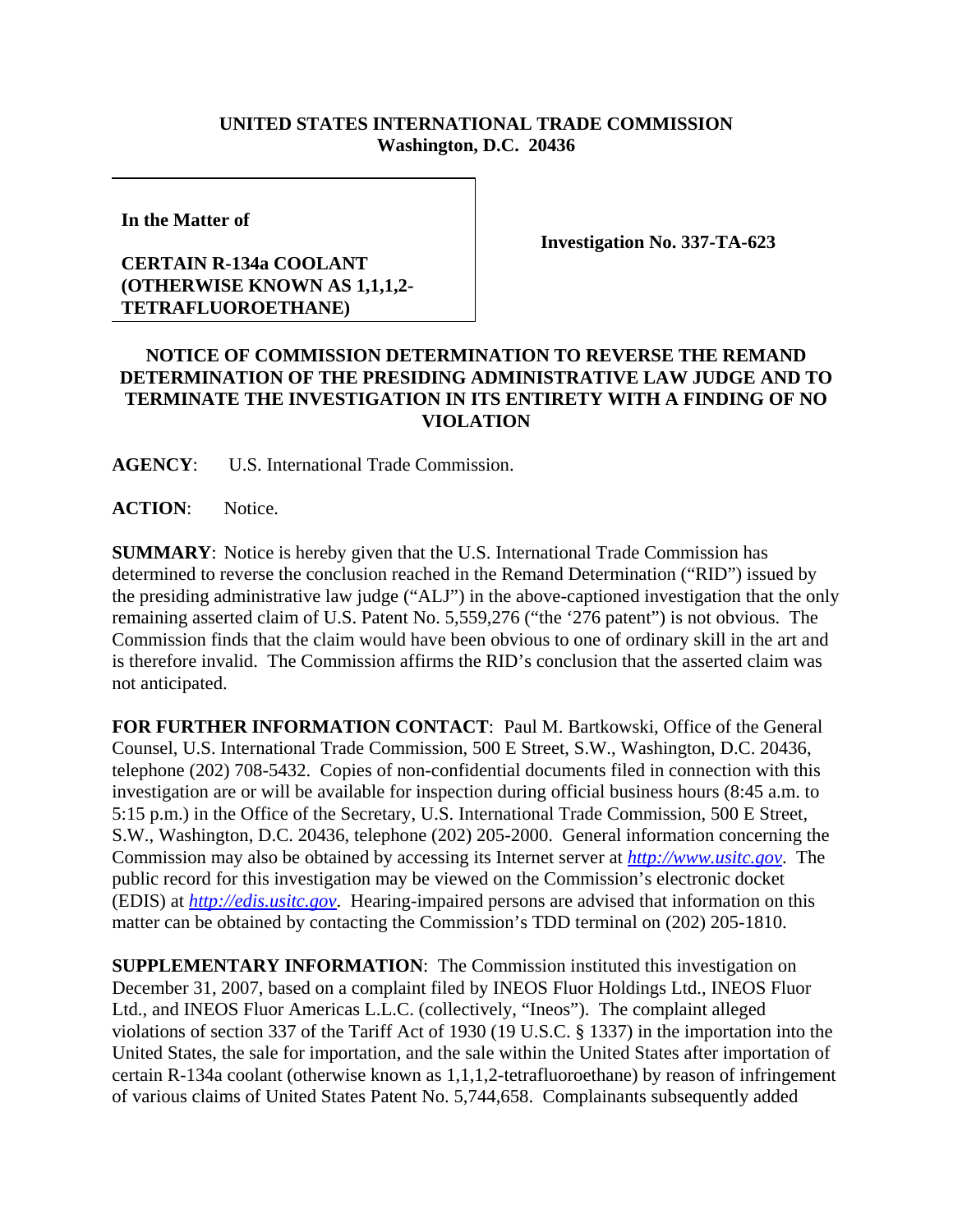allegations of infringement with regard to United States Patent Nos. 5,382,722 and the '276 patent, but only claim 1 of the '276 patent remains at issue in this investigation. The complaint named two respondents, Sinochem Modern Environmental Protection Chemicals (Xi'an) Co., Ltd. and Sinochem Ningbo Ltd. Two additional respondents were subsequently added: Sinochem Environmental Protection Chemicals (Taicang) Co., Ltd. and Sinochem (U.S.A.) Inc. The four respondents are collectively referred to as "Sinochem."

On December 1, 2008, the ALJ issued his final ID, finding that Sinochem had violated section 337. He concluded that respondents' accused process infringed claim 1 of the '276 patent and that the domestic industry requirement had been met. He also found that claim 1 was not invalid and that it was not unenforceable. The Commission determined to review the ALJ's final ID with regard to the effective filing date of the asserted claim, anticipation, and obviousness. By order dated January 30, 2009, the Commission supplemented the ALJ's reasoning regarding the effective filing date, and remanded the investigation to the ALJ to conduct further proceedings related to anticipation and obviousness. To accommodate the remand, the Commission extended the target date to June 1, 2009 and instructed the ALJ to issue the RID by April 1, 2009.

The ALJ issued the RID on April 1, 2009. The RID concluded that Sinochem's arguments concerning anticipation and obviousness were waived under the ALJ's ground rules and, alternatively, that the arguments were without merit. Sinochem filed a petition for review of the RID. The Commission investigative attorney ("IA") and Ineos opposed Sinochem's petition.

On June 1, 2009, the Commission determined to review the RID in its entirety and requested briefing on certain questions. The Commission determined to extend the target date to August 3, 2009, to accommodate its review.

Having examined the record of this investigation, including the ALJ's RID and the submissions of the parties, the Commission has determined to reverse the conclusion of nonobviousness of claim 1 of the '276 patent in the RID. In so finding, the Commission has determined to rely on certain party admissions and other evidence as to the state of the prior art. The Commission has determined to take no position on the RID's conclusions relating to obviousness arguments based on prior art references identified in the Commission's remand instructions, including the RID's conclusions on whether arguments as to those references have been waived. The Commission has also determined not to rely on the RID's conclusions as to anticipation and waiver of anticipation arguments. The Commission has further determined to deny Sinochem's motion to strike portions of Ineos's response to its written submission and for leave to file a reply to that submission. The Commission has determined also to deny Sinochem's motion to conform pleadings to evidence taken. These findings terminate the Commission's investigation.